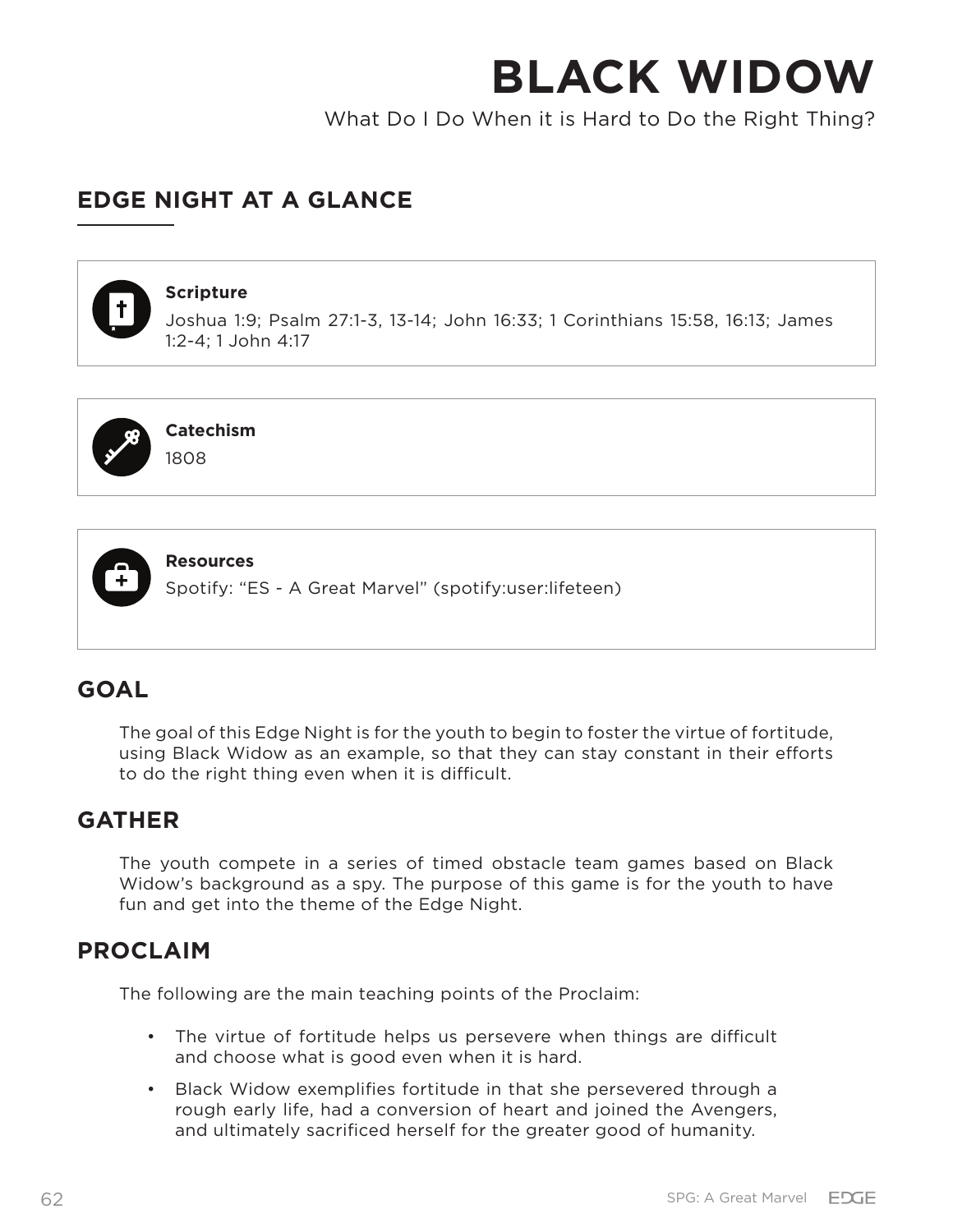• With God's help, we can live courageously as Jesus did, sacrificing for the most important things in life, and choosing what God wants for us even when it is hard or no one else is doing it.

## **BREAK**

The youth receive an Origin Story handout focusing on how fortitude is necessary to live out the other three virtues discussed in previous Edge Nights giving the youth practical ideas on how to grow in each virtue. The purpose of this is for the youth to understand how all the virtues work together and practically apply them to their lives.

## **SEND**

The youth pray a rosary focusing on the Sorrowful Mysteries and Jesus Christ's great example of fortitude. The purpose of this time of prayer is for the youth to grow in their relationship with Christ and appreciation of all He has done for them.

# **WEEKLY CHALLENGE**

Using your handout from the Break activity, choose one thing to do to grow in each of the virtues this week and have the courage to actually do it.

Notes: \_\_\_\_\_\_\_\_\_\_\_\_\_\_\_\_\_\_\_\_\_\_\_\_\_\_\_\_\_\_\_\_\_\_\_\_\_\_\_\_\_\_\_\_\_\_\_\_\_\_\_\_\_\_\_\_\_\_\_\_\_\_\_\_\_\_\_\_\_\_\_\_\_\_\_\_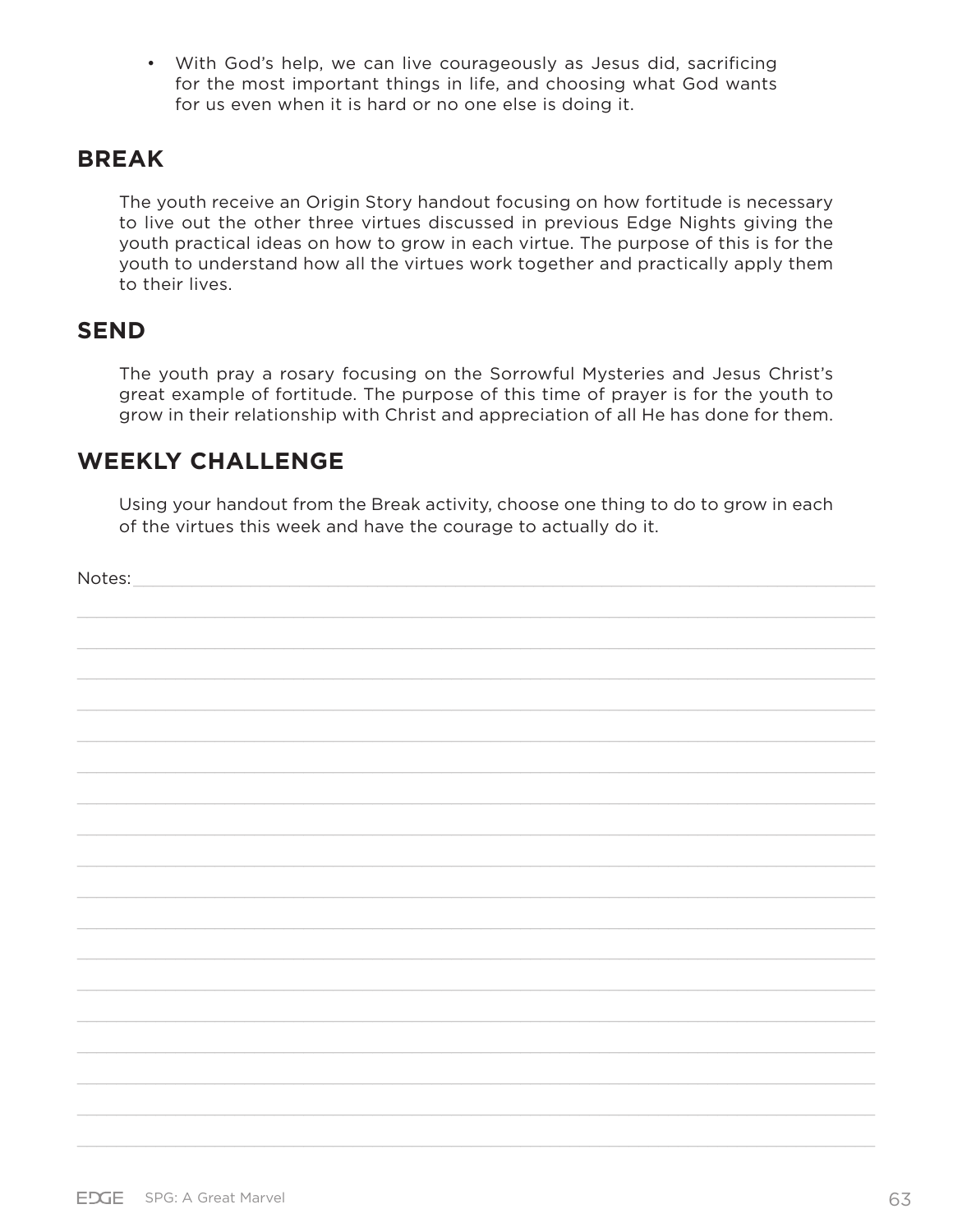What Do I Do When it is Hard to Do the Right Thing?

# **EDGE NIGHT SET UP**

## **SET UP**

Gather all the materials for the Gather game and do any necessary setup for each of the obstacles.

Print copies of the *My Origin Story - Fortitude* handout for the Break activity. Handouts can be found on the *August 2021 Edge USB* or online at lifeteen.com under Edge Support: *August 2021*. For each of the Edge Nights in this semester that teaches a specific virtue, the youth will be given a handout that has to do with their own "origin story." These handouts provide them with a way to reflect and process how to apply the specific virtue to their lives as middle schoolers. The goal is that they learn to apply the virtues while they are still young and form good habits that influence them for the rest of their lives, hence the title "Origin Story."

Add to the set environment for the semester by adding cutouts or posters of Black Widow. Also create a poster with the word fortitude on it along with its definition found below, if you have Hispanic/Latino youth also use the Spanish translation.

Fortitude: Having the courage to move forward and persevere when things are difficult and choose what is good even when it is hard.

*Fortaleza: Tener el coraje de seguir adelante y perseverar cuando las cosas se ponen difíciles y elegir lo que es bueno incluso cuando es difícil.*

## **SUPPLIES**

The following is a list of supplies needed for the Edge Night:

- G: Timer
- G: String or yarn
- G: Ink pad
- G: Post-It notes, two per youth
- G: Poster board
- B: *My Origin Story Fortitude* handout, one per youth
- B: Pens or pencils, one per youth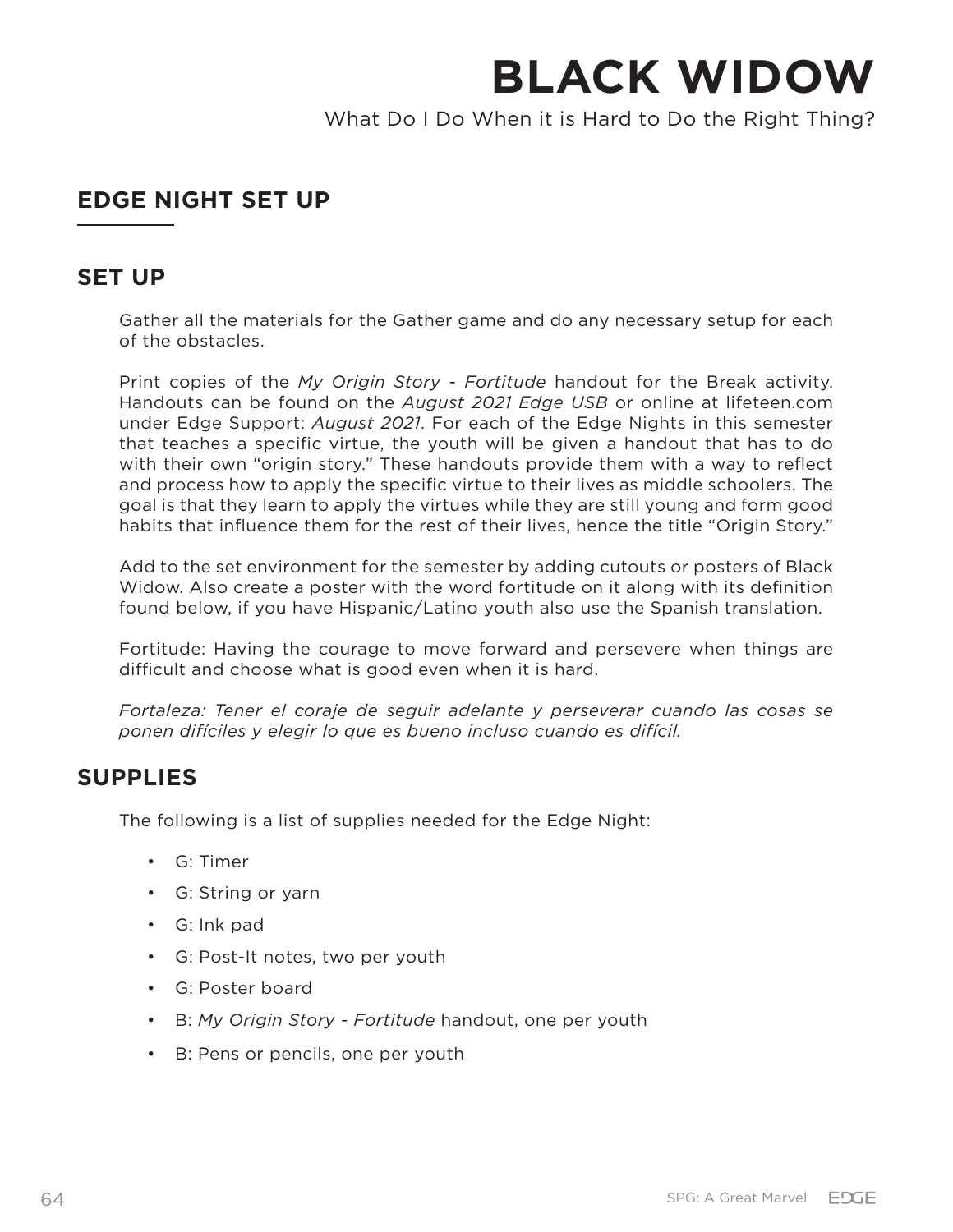# **ASSIGNMENTS**

Use the following list to assign core members to specific tasks:

| <b>Gather:</b> |                                                                                                                                                                                                                                |
|----------------|--------------------------------------------------------------------------------------------------------------------------------------------------------------------------------------------------------------------------------|
|                | • Opening Prayer: 2000 2000 2011 2022 2023 2024 2025 2022 2023 2024 2025 2026 2027 2028 2029 2020 20                                                                                                                           |
|                |                                                                                                                                                                                                                                |
|                |                                                                                                                                                                                                                                |
|                | Break: All small group leaders                                                                                                                                                                                                 |
| Send:          |                                                                                                                                                                                                                                |
|                | • Closing Prayer: 2008 2014 2015 2020 2021 2021 2022 2021 2022 2021 2022 2021 2022 2023 2024 2022 20                                                                                                                           |
|                |                                                                                                                                                                                                                                |
|                |                                                                                                                                                                                                                                |
|                | Notes: Notes: Notes: Notes: Notes: Notes: Notes: Notes: Notes: Notes: Notes: Notes: Notes: Notes: Notes: Notes: Notes: Notes: Notes: Notes: Notes: Notes: Notes: Notes: Notes: Notes: Notes: Notes: Notes: Notes: Notes: Notes |
|                |                                                                                                                                                                                                                                |
|                |                                                                                                                                                                                                                                |
|                | ,我们也不会有什么。""我们的人,我们也不会有什么?""我们的人,我们也不会有什么?""我们的人,我们的人,我们的人,我们的人,我们的人,我们的人,我们的人,我                                                                                                                                               |
|                |                                                                                                                                                                                                                                |
|                |                                                                                                                                                                                                                                |
|                |                                                                                                                                                                                                                                |
|                |                                                                                                                                                                                                                                |
|                |                                                                                                                                                                                                                                |
|                |                                                                                                                                                                                                                                |
|                |                                                                                                                                                                                                                                |
|                |                                                                                                                                                                                                                                |
|                |                                                                                                                                                                                                                                |
|                |                                                                                                                                                                                                                                |
|                |                                                                                                                                                                                                                                |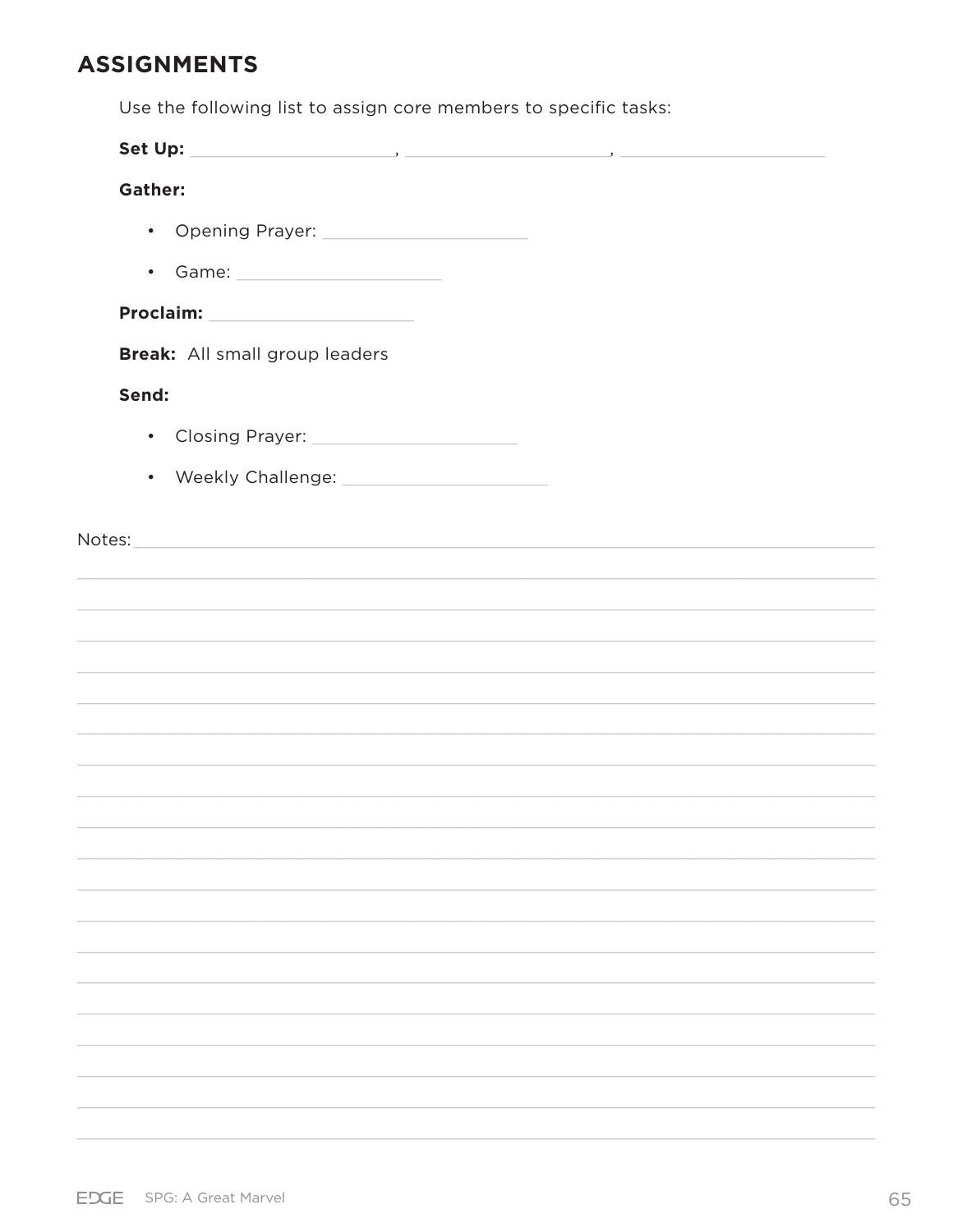What Do I Do When it is Hard to Do the Right Thing?

# **EDGE NIGHT OUTLINE**

## **GATHER**

## **Edge Night Introduction (5 min)**

Welcome the youth, introduce any youth who are there for the first time, and begin in prayer. Give a brief overview of the topic of the Edge Night, using the following as an example:

*The most common command that God gives in the Bible is "Be not afraid," or "Do not fear." This is because God calls His people to do great things and overcome a variety of challenges, but they are not alone. He also promises to always be with them, so they do not need to fear. This week at Edge, we are going to talk about the virtue of fortitude and how it helps us persevere when things are difficult and choose what is good even when it is hard. In order to understand this virtue a little more, we are going to look at the character of Black Widow who is not afraid to do the right thing, even if it requires her to sacrifice herself.*

## **Weekly Challenge Check In (5 min)**

Ask any youth who are willing to share about their experience with the weekly challenge from the previous Edge Night: Choose one work of mercy to do this week with your family or friends.

## **Spy Games (15 min)**

Break the youth into small groups. Each small group rotates to each of the following games based on Black Widow's background as a spy.

Between the Laser Beams

- 1. String yarn around a hallway creating a web.
- 2. Each member of the small group has to weave their way through the yarn in order to make it from one end of the hallway to the other.
- 3. Start a timer and record how long it takes for the youth to make it through the obstacle. Every time a youth touches the yarn with any part of their body, add 30 seconds to their overall time.
- 4. Record how long it takes each group to make it through the obstacle and the small group who makes it through in the shortest time wins.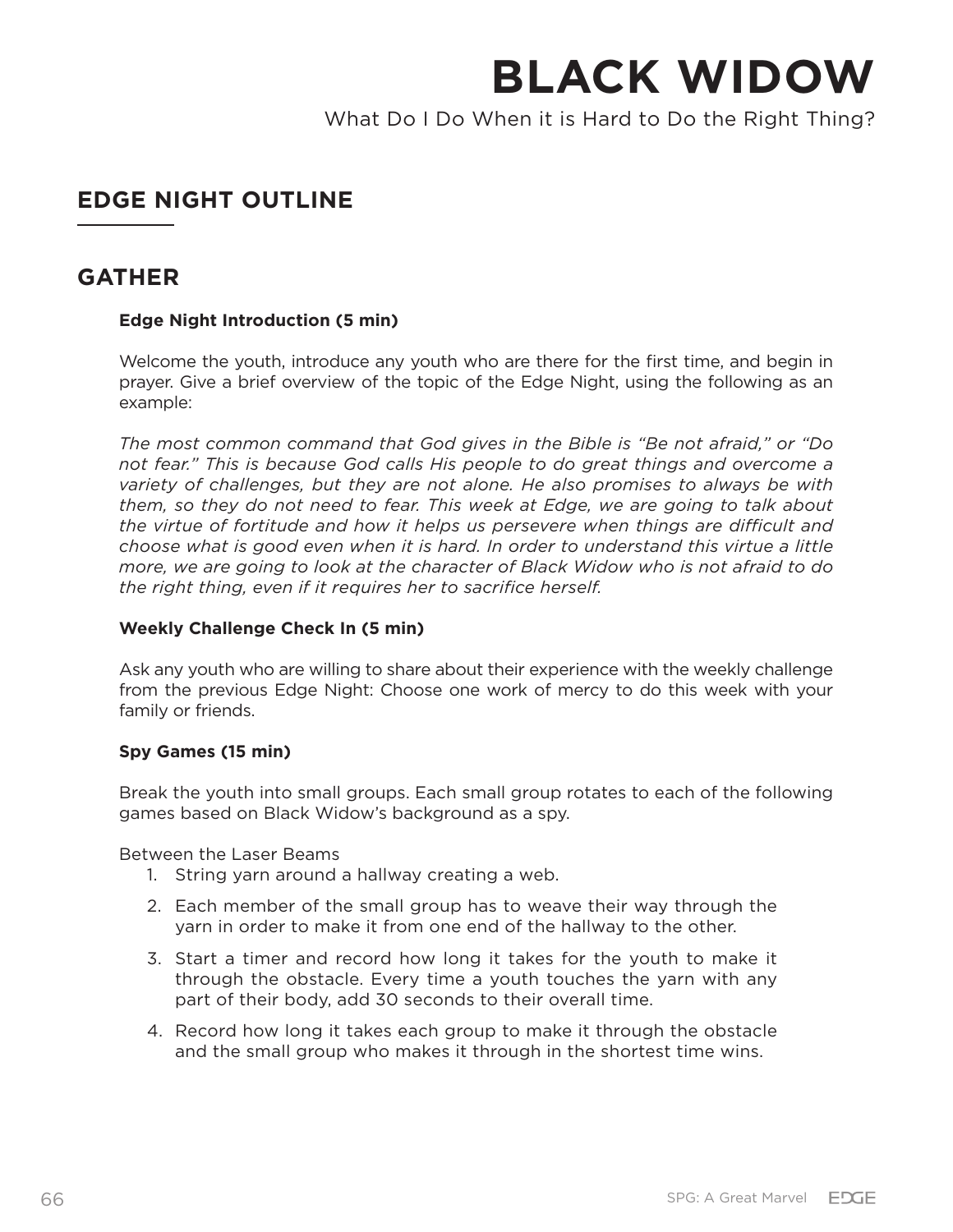Matching Fingerprint

- 1. Instruct each youth in the small group to put their thumbprint on two sticky notes, using a provided ink pad. Consider asking youth to put a number on the back of each of their sticky notes to ensure they match up the correct fingerprints.
- 2. Each youth keeps one copy of their thumbprint and gives the other copy to their core member.
- 3. The core member shuffles up the sticky notes and places them at random on a wall.
- 4. Set a timer for one or two minutes to see how long it takes the small group to find their matching fingerprint.
- 5. When the time is up, count how many youth have a clear matching fingerprint and add up the matches to get their total points.
- 6. The small group with the most points at the end wins.

Crack the Code

- 1. Give the youth the following riddle in order to unlock the code.
- 2. Start a timer and see how long it takes them to figure out the correct code.
- 3. The small group that cracks the code the fastest wins.

Use the following riddle as an example or create one of your own:

682 - one number is correct and placed correctly

614 - one number is correct but placed incorrectly

206 - two numbers are correct but wrongly placed

738 - No numbers are correct

780 - one number is correct but placed incorrectly

The correct answer is 042.

## **PROCLAIM**

## **"Black Widow" Proclaim Teaching (10 min)**

The teaching can be found on pages 72 to 75. The following main points are covered in the teaching:

- The virtue of fortitude helps us persevere when things are difficult and choose what is good even when it is hard.
- Black Widow exemplifies fortitude in that she persevered through a rough early life, had a conversion of heart and joined the Avengers, and ultimately sacrificed herself for the greater good of humanity.
- With God's help, we can live courageously as Jesus did, sacrificing for the most important things in life, and choosing what God wants for us even when it is hard or no one else is doing it.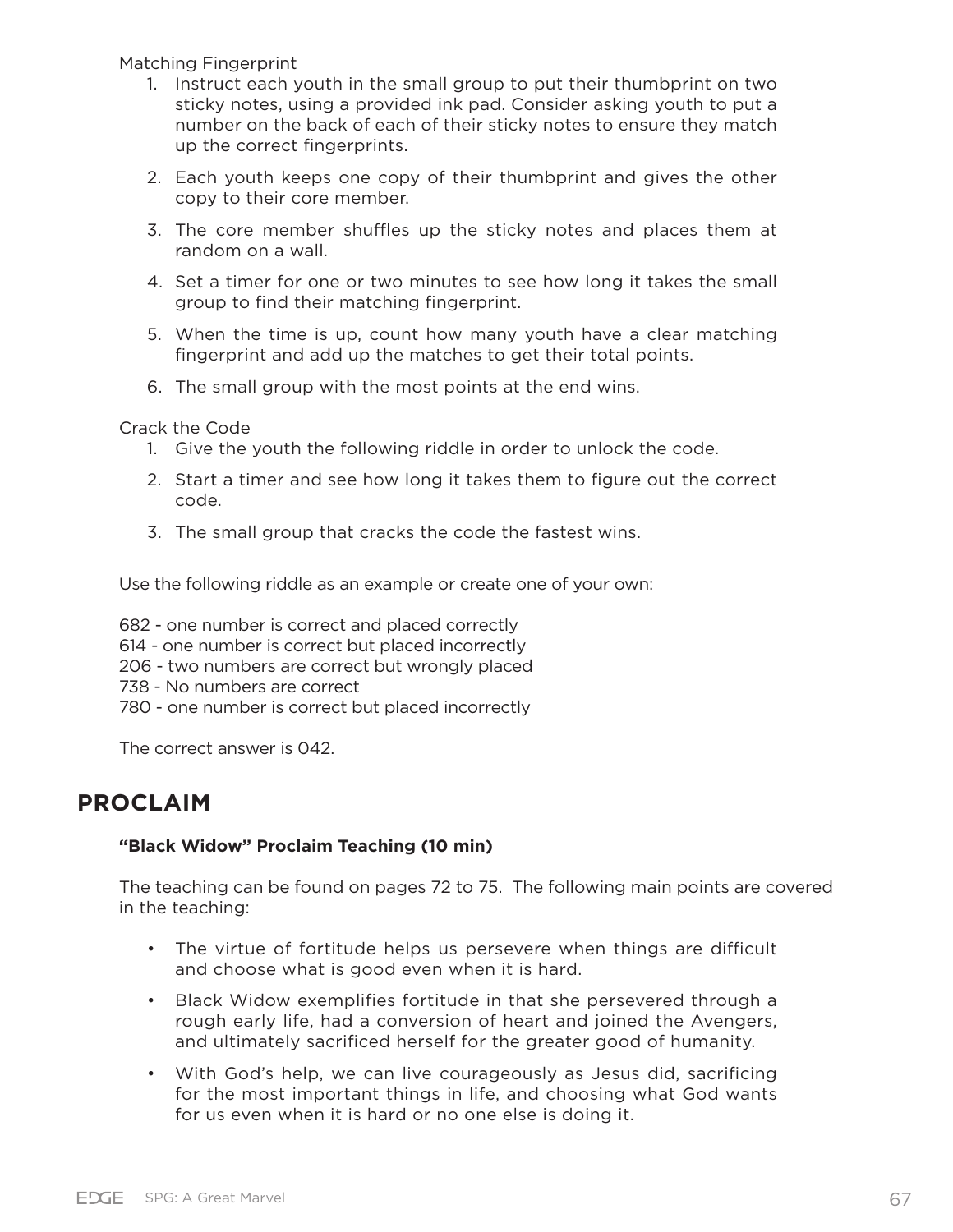# **BREAK**

## **Origin Story: Fortitude (15 min)**

Break the youth into their small groups, begin in prayer, and then give each of the youth a copy of the *My Origin Story - Fortitude* handout found on the *August 2021 Edge USB* and online at lifeteen.com under Edge Support: *August 2021.* 

Allow the youth to work through the handout, and then use the following questions to discuss the choices they made.

- Which items on the list did you highlight?
- Why did you choose the things that you did?
- Do you anticipate facing any challenges in doing what you have set out to do? How so?
- How do you think the virtue of fortitude will help you do these things?

## **SEND**

## **Ignatian Meditation on Christ's Passion (20 min)**

Gather the youth back into the large group and use the following to introduce a guided meditation on Christ's Passion using the Sorrowful Mysteries of the rosary:

*Our ultimate model for the virtue of fortitude is Christ, who endured incredible suffering and died to save us from sin and death. It can be easy to overlook how difficult and scary it must have been for Jesus to leave the Last Supper knowing what suffering laid ahead of Him. It is in these moments that we see the greatest example of fortitude. Jesus knew the ultimate good and that His death would lead to life for the whole world. He had the courage to move forward and persevere even when things were difficult and His suffering immense because He knew the good that would come from it and He trusted in God's will.* 

Instruct the youth that you will be reflecting on the Sorrowful Mysteries of the rosary. Take a few minutes to explain to the youth how to pray the rosary and the purpose of reflecting on different mysteries of the rosary while we pray. Pass out rosaries to each of the youth and consider projecting images to go with each Sorrowful Mystery as you pray. Then use the following prompts before each of the decades of the rosary.

## The First Sorrowful Mystery: The Agony in the Garden

*And going a little farther, He fell on the ground and prayed that, if it were possible, the hour might pass from Him. And said, "Abba, Father, all things are possible to thee; remove this cup from me; yet not what I will, but what thou wilt." (Mark 14:35-36)*

*Imagine yourself there in the garden with Jesus. Is it dark? Is the sun just setting? Is it hot? Is there a breeze through the trees? Is it quiet? Imagine praying next to Jesus as He prays, "Abba, Father, all things are possible to thee; remove this cup from me; yet not what I will, but what thou wilt."*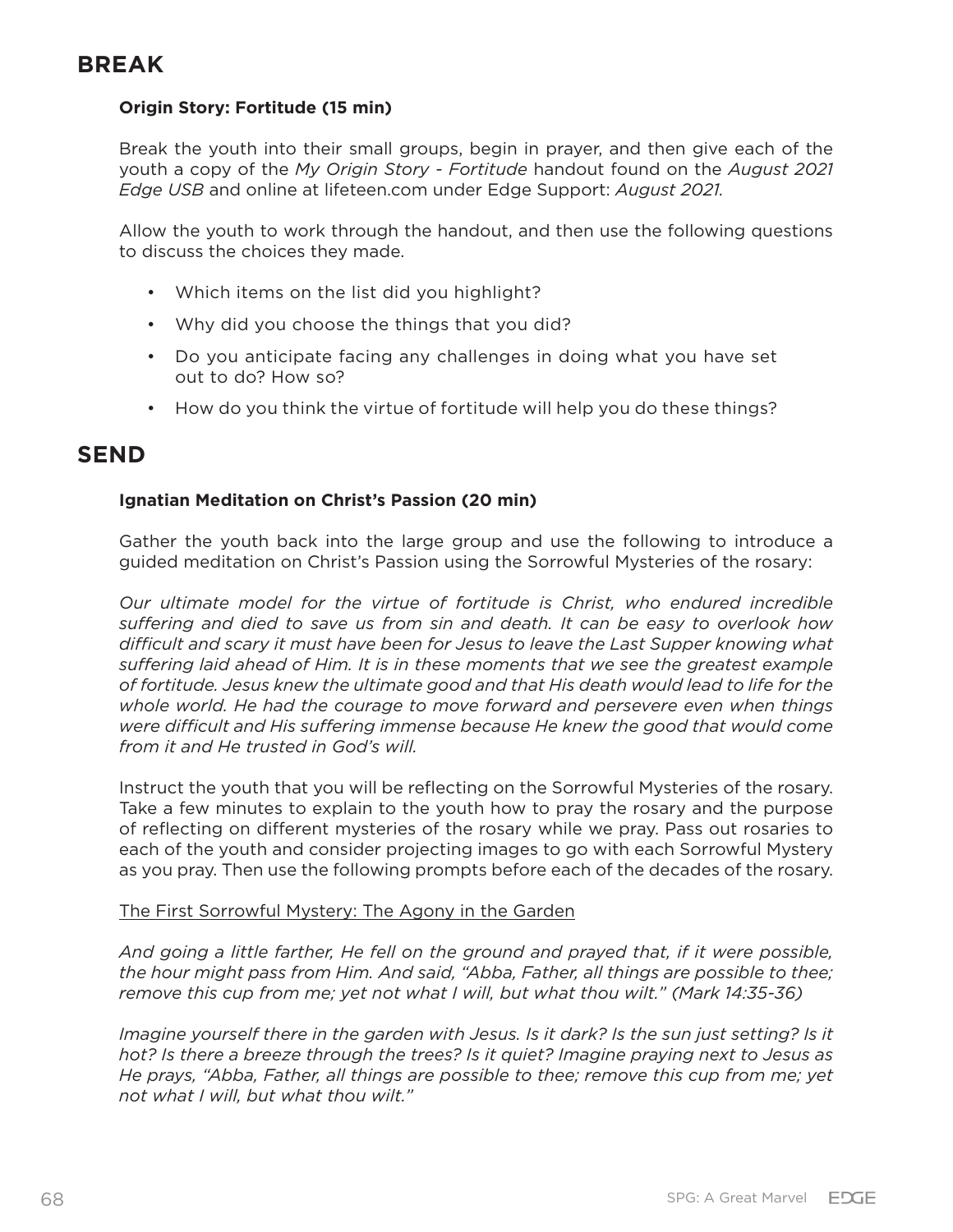*Even though He knew it would cause much suffering, Jesus, filled with the virtue of fortitude, chose to be obedient to the Father's will, and chose to endure His Passion and Death for our sake.*

### The Second Sorrowful Mystery: The Scourging at the Pillar

*"So Pilate, wishing to satisfy the crowd, released for them Barabbas; and having scourged Jesus, he delivered him to be crucified." (Mark 15:15)*

*Imagine yourself next to Jesus after the scourging. Are you able to look at His beaten body? Are there other people around looking at Him? Are there guards close by? Is it hot and dusty? Or is it cool out? What is the look on Jesus' face? Are you able to look Him in the eye? What do you feel at this moment?* 

*See how tired He is, and how heavy He is breathing. But still, He presses on for the love of us, for love of you.* 

#### The Third Sorrowful Mystery: The Crowning of Thorns

"And they clothed Him in a purple cloak; and plaiting a crown of thorns they put it on *Him." (Mark 15:17)*

*Imagine looking at Jesus' face. This is the face of love. The face of a man who would endure anything for us. Spend time looking upon Jesus' face, crowned with thorns, and persevering towards our redemption. What expression is on His face? Who else is there looking at Him? What do you feel as He looks back at you?*

#### The Fourth Sorrowful Mystery: The Carrying of the Cross

*"So they took Jesus, and he went out, bearing his own cross, to the place called the place of a skull, which is called in Hebrew Golgotha." (John 19:17)*

*Imagine being in the crowd as Jesus walks past. What is it like on the road? What do you hear? What do you see? Can you feel the crowd pressing on around you? Are you sad or fearful? What is it like knowing that He carries the cross for you out of love? Imagine walking next to Jesus, one step at a time along the road, and just be with Him as He carries the cross.* 

#### The Fifth Sorrowful Mystery: The Crucifixion and Death of Our Lord

"And when they came to the place which is called The Skull, there they crucified him, *and the criminals, one on the right and one on the left." (Luke 23:33)*

*Imagine being at the foot of the cross. What is it like? Do you see Mary and the beloved disciple next to you? Is it cold out? Is it hot? Do you feel the rumble of the ground as Jesus dies? What do you hear around you?* 

*We know that Jesus rose from the dead and His death was not the end. But the journey to glory required persevering through the suffering He endured. Spend a couple of minutes sitting at the foot of the cross, looking upon Jesus who loves you so much that He died for you.*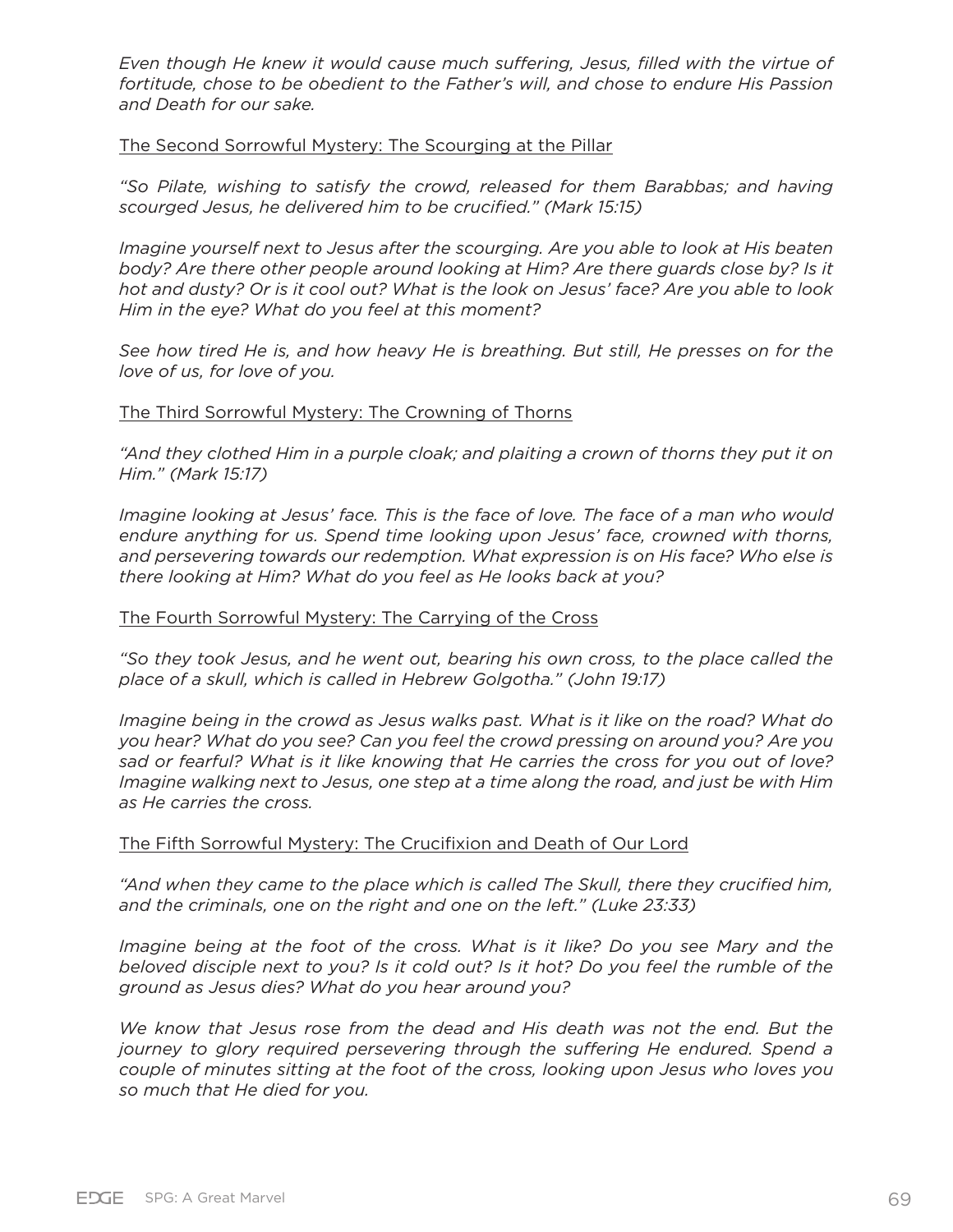End this time of prayer with the following simple prayer:

Jesus, we love you, and we thank you for enduring your Passion for us. Help us to grow in the virtue of fortitude, to suffer through our trials with you, and to know you are with us as our model and help. Amen.

Close the Edge Night by praying a Hail Mary as a large group. Following the prayer, give the youth their weekly challenge.

### **Suggestions**

If your youth have a hard time sitting still for extended periods of time, make this prayer more interactive inviting the youth to lead prayers, or consider doing a walking rosary.

#### **Weekly Challenge (5 min)**

Using your handout from the Break activity, choose one thing to do to grow in each of the virtues this week and have the courage to actually do it.

Notes: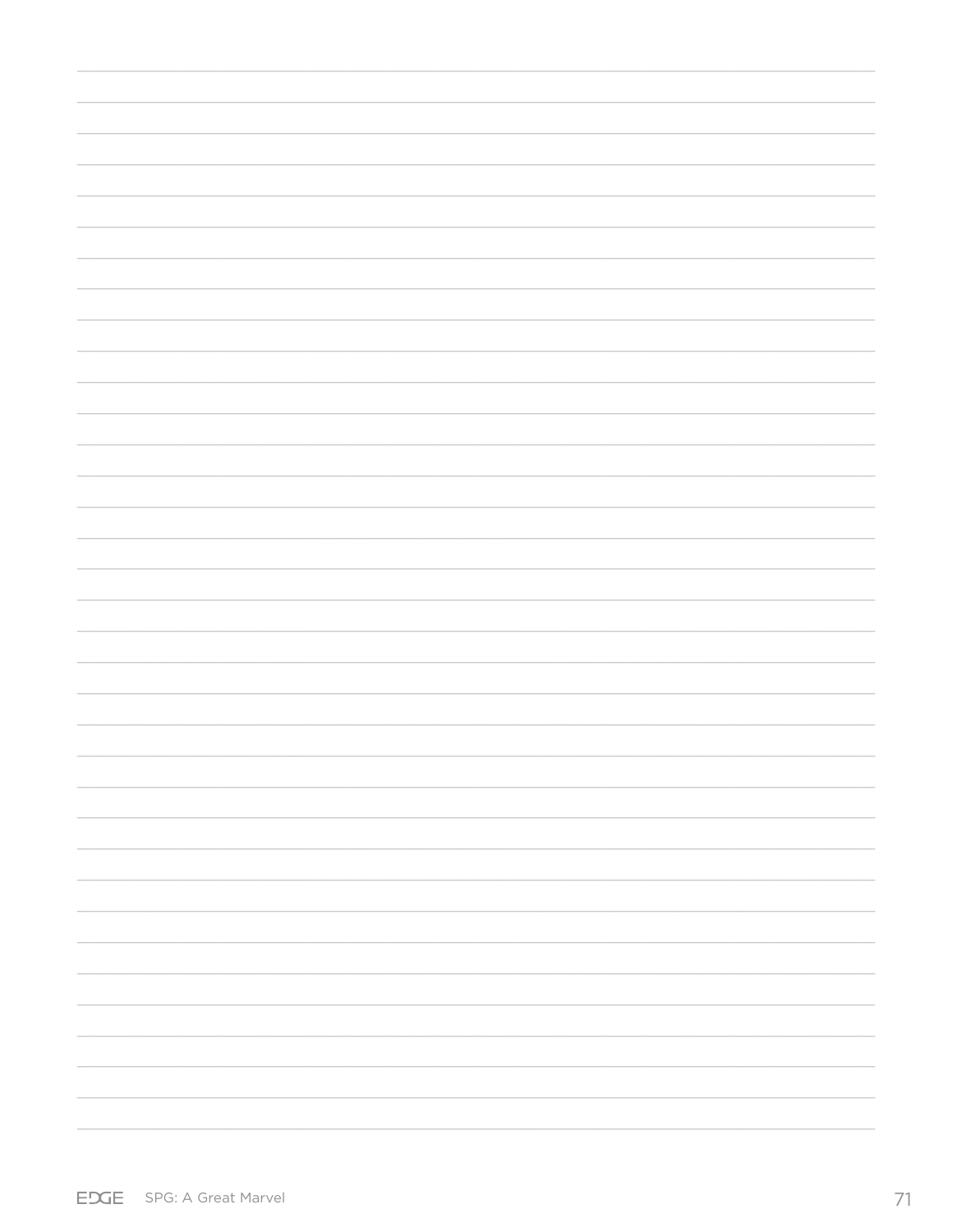What Do I Do When it is Hard to Do the Right Thing?

# **EDGE NIGHT PROCLAIM**

## **GETTING STARTED**

This teaching is provided to give you an example of how to present this topic in an age-appropriate way, making it relevant to middle school youth. If the youth are ready to take it deeper, incorporate a few of the *Going Deeper* call-out boxes, picking the ones the youth would relate to the most. If there are Hispanic/Latino youth in the youth group, incorporate the applicable suggestions from the *Hispanic Inculturation* call-out boxes.

# **TEACHING GUIDE**

## **The Strength of the Virtues**

*Tell a story about an experience you had in trying to reach a certain goal — whether you achieved or not and what led to your success. Write your thoughts here:*



• This semester, we have talked about the importance of doing the right things, choosing what is good, and upholding the dignity of others. In many ways, the goals that we set focus on some aspect of working towards what is good for ourselves and others and engaging with the virtues of prudence, temperance, and justice.

*Ask the youth to share about a goal they have set to achieve something good for themselves, and a goal they have set to do something good for someone else.* 

- It is good to make goals, and it is good to exercise all of these virtues. But these three virtues on their own are missing one element: the virtue of fortitude.
- Fortitude gives us the courage to move forward and persevere when things are difficult and choose what is good even when it is hard. (CCC 1808)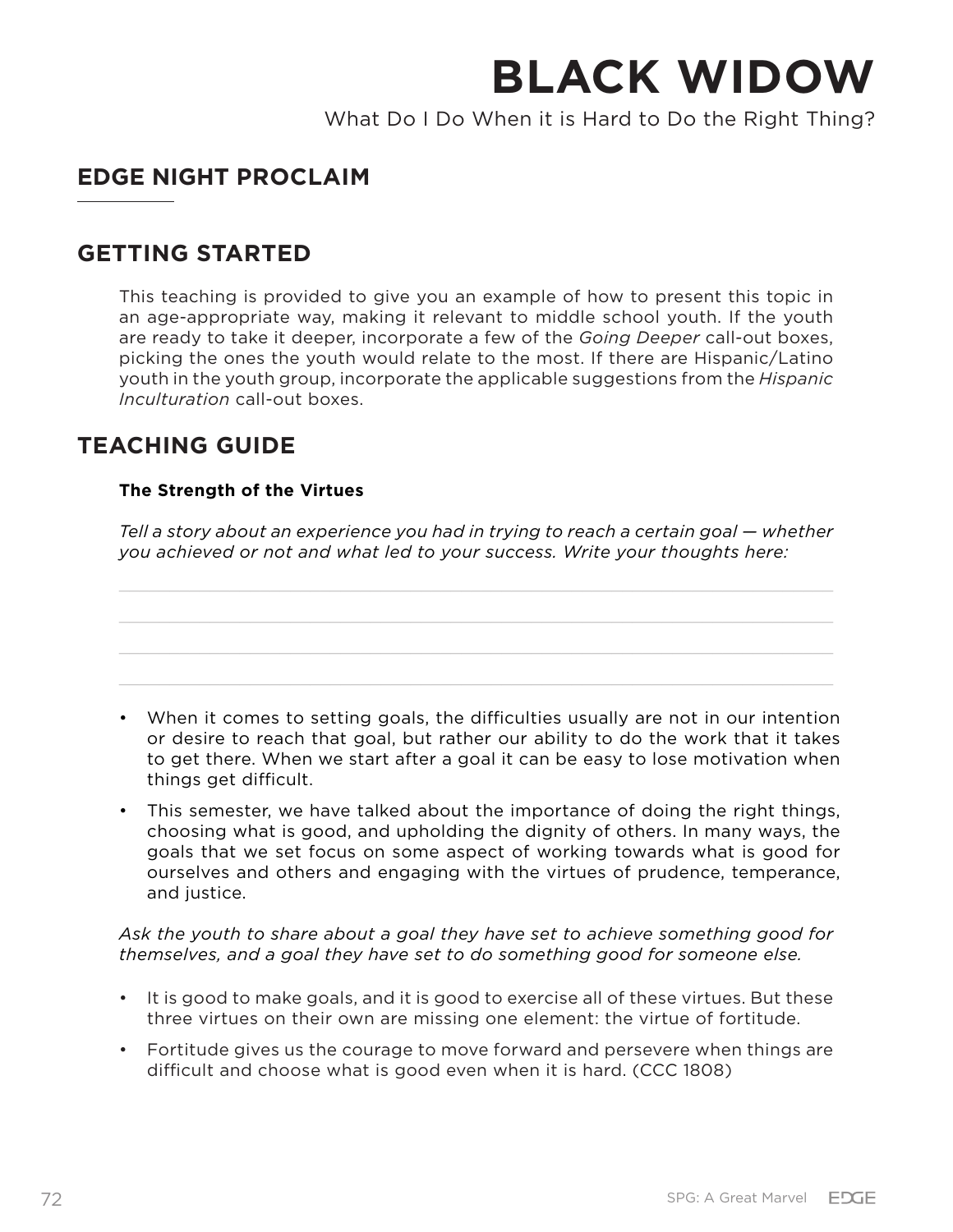

### **Hispanic Inculturation**

As you begin to talk to your youth about fortitude and courage, be aware of the unique stories of each of their families. Many may have experienced a range of different difficulties firsthand, such as the deportation of parents or close family members, language barriers, leaving a home country and family, parents working multiple jobs, discrimination, and single-parent homes. Be mindful of the multitude of situations your Hispanic/Latino youth and their families may have gone through. Their lived experiences provide a great opportunity to encourage the Hispanic/Latino youth to reflect on the fortitude their parents, grandparents, aunts, uncles, and other family members have exhibited and to see how far the courage of their family members has taken them.

• Many times, we do not reach our goals simply because we are lacking in fortitude. We give up when it gets hard, or someone or something stands in our way and we lose the courage to follow through with what we are doing.

*Give the youth a few practical examples of how this could happen. Perhaps they made a goal to get better grades, but when they faced the hard reality of studying more, they slowly gave up on the goal. Or maybe they set a goal to spend more time with their family, but then a friend made fun of them for being too into their family and they lost the courage to follow through on that decision. Write your own thoughts here:*

• We all need fortitude in our lives to put the rest of the virtues into practice. Fortitude on its own cannot do much, but when coupled with the other virtues it helps us to persevere through hardships and overcome our fears so that we can live a life pursuing what is good. (CCC 1805)

## **Black Widow**

- Black Widow is a great character example of the virtue of fortitude, perseverance, and strength.
- As a young girl, Natasha Romanoff began her training as a spy with the KGB (which was a secretive Russian security agency). Her training was grueling, and she had to endure a lot of hardships.
- Eventually, she broke away from that life and joined the Avengers —a team of superheroes that fight on Earth's behalf against its enemies. She spent years as an Avenger, fighting to protect Earth even during the most difficult and trying times.
- It took fortitude to persevere through the difficulties of her early life and to spend years fighting against all sorts of different threats, but where we really see this virtue in Black Widow is in the final moments of her life.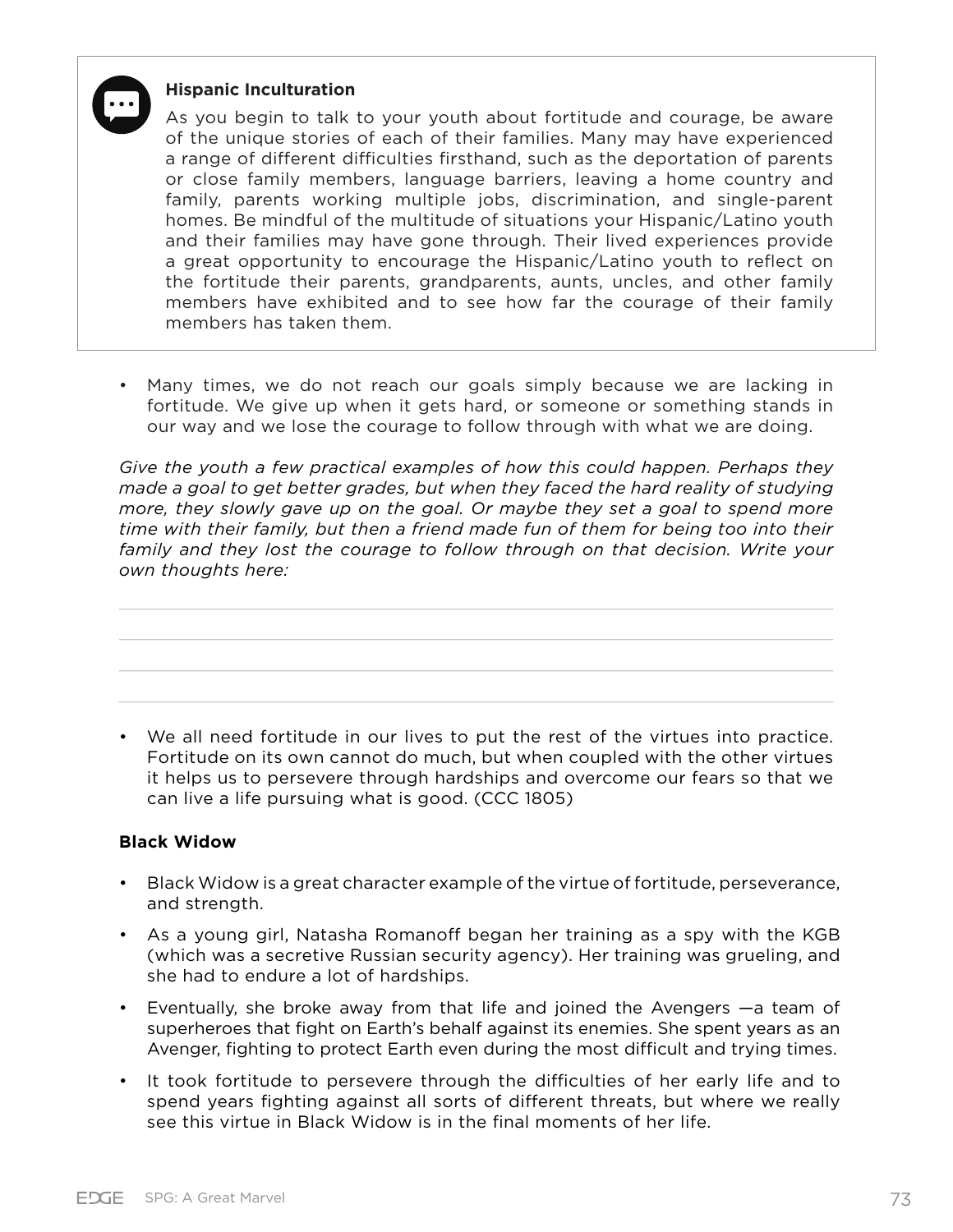- To summarize a complicated story, after a villain named Thanos wiped out half of all life in the universe, Black Widow and the remaining Avengers had to go back in time and retrieve some very powerful stones — known as Infinity Stones — in order to undo what Thanos did. She and another Avenger named Hawkeye, who were dear friends, were sent to retrieve one of the Infinity Stones known as the Soul Stone. After both Avengers realize that one of them has to die in order to retrieve the stone, they each try to be the one to sacrifice themselves so the other doesn't have to.
- In the end, Black Widow succeeds and offers her life to get the Soul Stone, which eventually leads to the Avengers being able to bring back all of the people that Thanos had wiped out.
- Without the virtue of fortitude, Black Widow would never have been able to persevere through all of the hardships she faced, nor would she have had the courage to sacrifice her life for others. She was probably scared to die, but her commitment to the good was greater than her fear.
- She didn't give up when things got hard, but she persevered in courage and remained steadfast because she knew that what she was fighting for was worth the cost.

## **To the End**

- While Black Widow's sacrifice is a great example of fortitude, we have an even greater example in Jesus.
- When we look at the life of Jesus, we see that He endured great hardships throughout His life. He was tempted in the desert by Satan and was persecuted by the religious leaders of his time. He traveled tirelessly, oftentimes without rest or a sense of home. And, after the Last Supper, He was betrayed by one of his closest friends, abandoned by many of His disciples, mocked, scourged, and crucified. (Matthew 4:1-11, John 5:17, Luke 22:47-48, John 18-19)
- All of this Jesus endured for the salvation of the world. He is the model we follow. Jesus knows what it is like to experience hardship, and through Him, we receive the grace that we need to face hardship, fear, and adversity. Jesus is our great example and a reminder of why it is worth fighting for what is good and the impact that our actions can have on the lives of others. (CCC 520)
- We are called to imitate Jesus and to give our lives for the sake of what is good, no matter how hard it is. But how can we do this? How can we stand up for what is good like Jesus did? We likely won't be put to death for what we believe, but we will face hardships as we practice virtue and it will demand a lot from us.



## **Going Deeper**

While we may not have to give up our lives for our faith, many Christians have done this, both in the past and in the present day. They are called martyrs, a word that derives from the Greek word for witness. Why are they called witnesses? Because their sacrifices witness the fact that the love of God is stronger than the power of death. They are great examples of fortitude, and great witnesses to us of courage, steadfastness, and perseverance. We are called to follow their example of courage and strength as we seek to live out the virtue of fortitude. (CCC 2473)